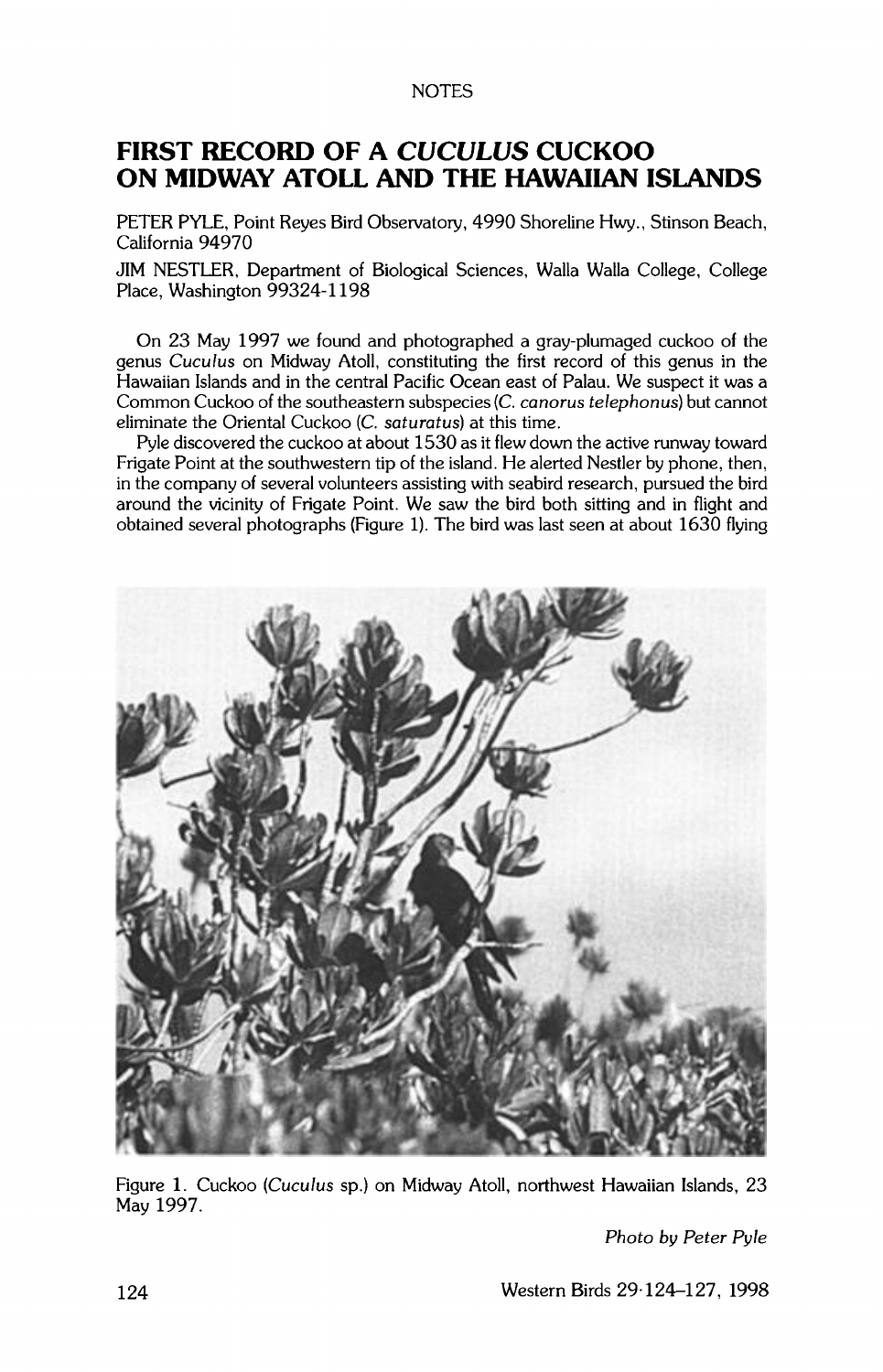**into a grove of ironwoods (Casuarina equisetifolia) to the south of the runway. We observed the bird for a total of 5 to 10 minutes, with 8x and 10x binoculars, at ranges as close as 20 m.** 

**Both of us recognized the bird as either a Common or an Oriental cuckoo, and we concentrated on the underparts and undertail coverts of the bird, knowing that this area was important for identification but not knowing how these two similar species differed in the plumage of this region. We described the bird and Pyle sketched it before consulting any literature. The following is a composite description based on these original field notes:** 

**A large cuckoo, larger than a Yellow-billed Cuckoo (Coccyzus americanus) and**  about the size of a female Sharp-shinned Hawk (Accipiter striatus) or, in direct **comparison, a Brown Noddy (Anous stolidus). The upperparts, head, and breast were uniformly medium-dark gray with a bluish tinge. The cuckoo was about the same color, if not a bit paler, than that of the upperparts of an adult Sharp-shinned or**  Cooper's (Accipiter cooperii) hawk. The tail was blackish or black, contrasting **distinctly with the paler back and uppertail coverts. When the bird wheeled in flight (being chased by noddies), four or five partial white bars across the tail were visible. The underparts below the breast were white, with indistinct grayish barring. The grayish bars were approximately 1 mm wide and did not contrast markedly with the white base coloration. The exact point at which the barring stopped, ventrally, was not noted, but the undertail coverts and vent area appeared to be white, without barring. The iris was yellow. The bill was blackish above with a yellow base that extended farther along the mandible than along the maxilla.** 

**The literature (e.g., Cramp 1985, Redman 1985, Parkes 1990, Kennerley and Leader 1991) indicates that the Common and Oriental cuckoos are difficult to separate in the field, the Oriental averaging darker on the upperparts, which do not contrast markedly in color with the tail, and buffier or more ochre on the underparts, with thicker and blacker barring, the ochre and barring extending to the undertail coverts. The subspecies of the Common Cuckoo occurring in central Asia and Japan, C. c. telephonus, has paler barring on the underparts than does the nominate subspecies occurring from Europe to Siberia (Cramp 1985, Parkes 1990, Kennerley and Leader 1991). The Oriental Cuckoo shows moderate geographic variation in size but little or no variation in plumage (Cramp 1985). To evaluate the identification of the Midway bird, Pyle examined all 24 specimens of the Common and all 7 specimens of the Oriental Cuckoo at the Museum of Vertebrate Zoology (MVZ), Berkeley, California. This specimen examination confirmed the variation noted above (see Figure 2) and suggested that the Midway bird was a Common Cuckoo of the subspecies telephonus.** 

**The specimens of the Common Cuckoo included 17 telephonus and 4 canorus. The specimens of telephonus (nine of which were collected between 18 May and 7 June) had very indistinct barring on the underparts and, especially, the undertail coverts in comparison with nominate ca norus and the Oriental Cuckoo (four of which were collected between 16 and 27 May); there was no overlap among the specimens in underpart plumage between telephonus and either of these other forms (Figure 2).**  The bird of Midway had barring that matched the paler specimens of telephonus; in **particular, a bird collected 23 May 1953 near Seoul, South Korea (MVZ 130838; Figure 2), was nearly identical in underpart plumage to that of the Midway bird.**  Additionally, the Oriental Cuckoos all had buffy or ochre-colored base coloration to **the underparts and undertail coverts, in contrast to the pure white coloration of the Common Cuckoos and the Midway bird. These specimens imply that telephonus differs in underpart plumage more from nominate canorus than the latter does from the Oriental Cuckoo, as noted by Parkes (1990).**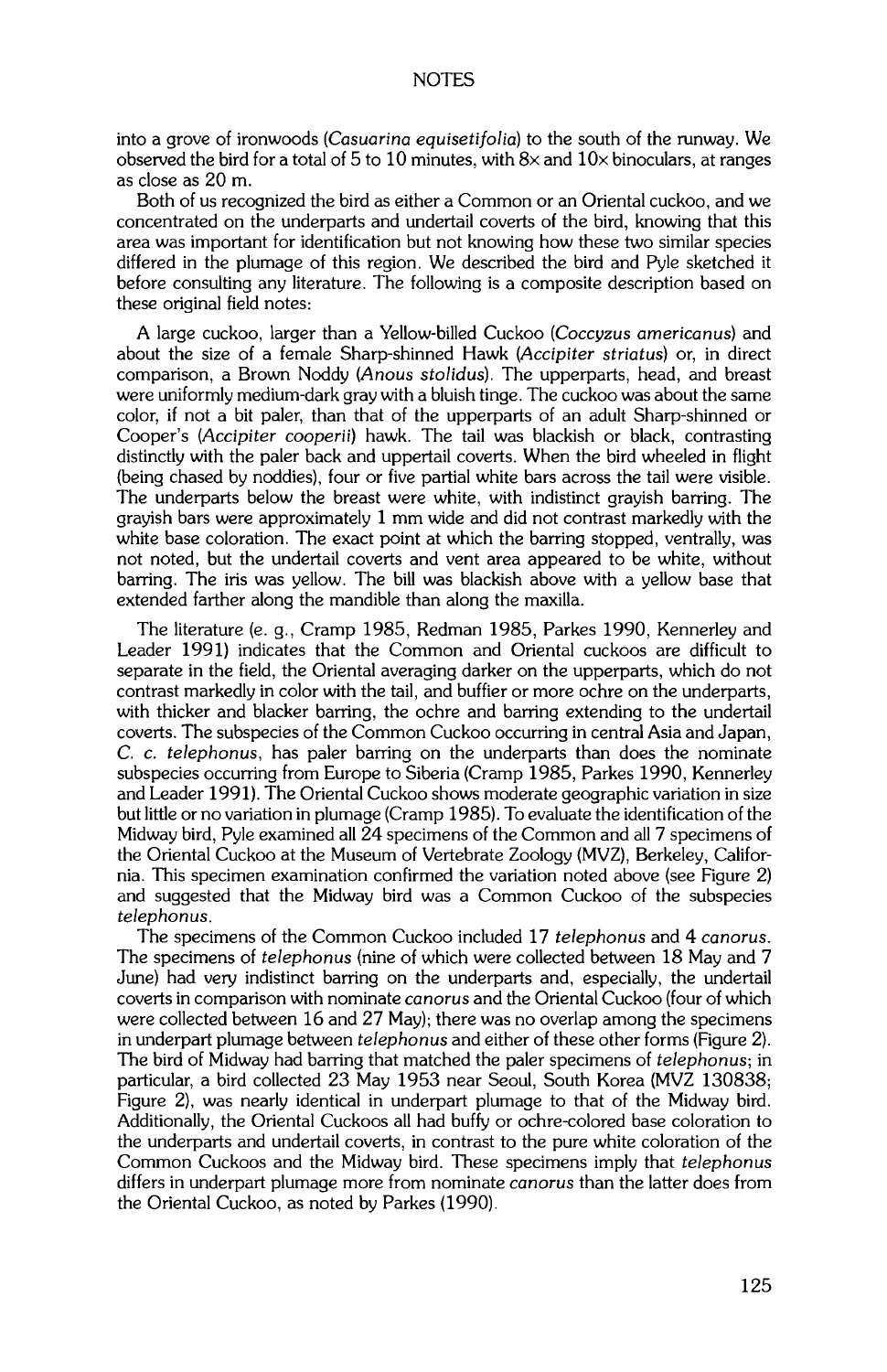

**Figure 2. Specimens of Cuculus canorus canorus (right two birds), C. c. telephonus (center two birds). and C. saturatus (left two birds). In each case the specimen (of those at MVZ: see text) with the boldest barring within each form is on the left. and the specimen with the sparsest barring is on the right. The appearance of the bird from Midway matched the paler specimen of telephonus (third specimen from the left). From left to right. MVZ 101637 (collected 12 May), 109077 (2 July). 143575 (17 September). 130838 (23 May), 134619 (19 May), and 140272 (16 May).** 

**The upperparts of all Common Cuckoo specimens were similar in coloration, and differed from those of all specimens of the Oriental Cuckoo in being paler and contrasting markedly with the duskier tail. The upperparts of the Oriental Cuckoos were uniformly dark grayish to dusky, contrasting only slightly with the darker coloration of the rectrices. Again. in these differences, the Midway bird matched the Common rather than the Oriental Cuckoo.** 

**The best ways to separate Common and Oriental cuckoos in the hand are by the amount of barring on the carpal coverts and the pattern of the underwing coverts (Parkes 1990, Kennerley and Leader 1991). areas that were not observed on the Midway bird. Although the Midway bird matched the pale extreme of the Common Cuckoo specimens examined. there may be overlap in underpart plumage between C. c. telephonus and the Oriental Cuckoo, perhaps confounded by age/sex-specific variation. The full range of this overlap, if it exists, has yet to be determined (M. R. Leven. P. J. Leader, and G. Carey pers. comm.). Thus, until a thorough study is made, we feel it prudent to leave the specific identity of the Midway bird indeterminate. Should there prove to be little or no overlap in underpart plumage between Oriental Cuckoo and C. c. telephonus, however, we would feel confident considering the Midway bird as the latter.** 

**In the western Pacific, the Common Cuckoo has been recorded in Palau but on no other islands of Micronesia (Pyle and Engbring 1985, Pratt et al. 1987, Reichel and Glass 1991). whereas the Oriental Cuckoo has been recorded in Palau and Yap (Pyle**